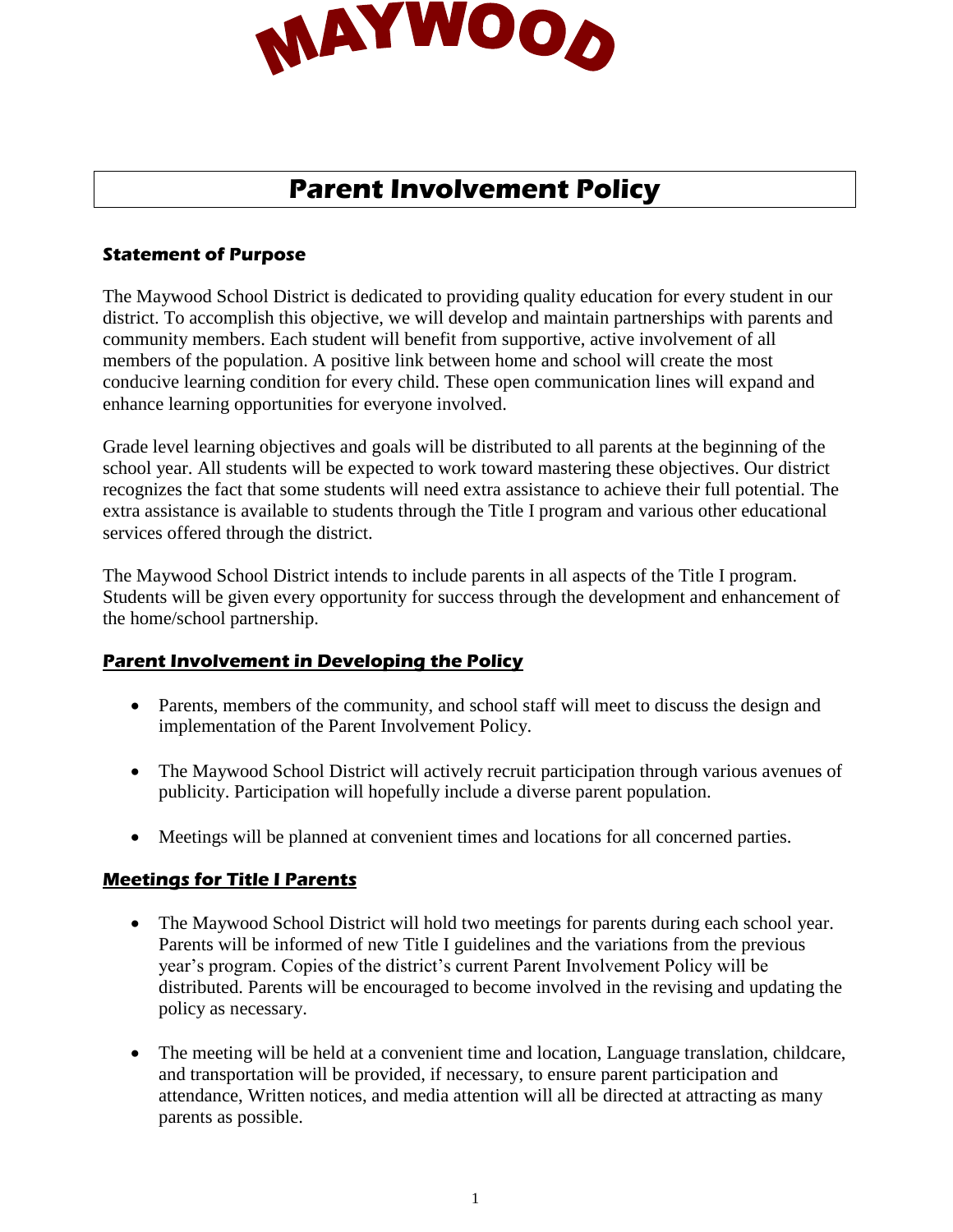# **School-Parent Compacts**

- In accordance with Title I regulations, each school must develop a parent-student compact with the parents of students participating in the program. This compact will enable the school and parents to share responsibility for student performance and success. The compact must explain how students, parents, and staff will share responsibility for student performance and success.
- The compact must explain how students, parents, and staff will share responsibility for promoting student achievement. Members of the school's Campus Improvement Committee will be consulted in the design and implementation of the compact.
- All parents will be given a copy of the compact detailing the responsibilities that teachers, parents, and students have in helping students accomplish their goals. Student's responsibilities will vary by grade level,
- Parent/student signatures will not be required; however, parents are encouraged to discuss the contents of the compact with their student.

# **Types of Parent Involvement**

- The school will support many varied ways of parental involvement as it strives to develop and maintain an optimum learning environment for all students, Parents may contribute through volunteer programs at school as well as create a supportive home atmosphere. The community may participate through an array of activities that promote student success.
- Each school and family will develop and maintain parental involvement activities best suited to meet the individual needs of everyone involved.

# **Matching Programs to the Needs of Our Community**

- The community will be consulted in the design, development and implementation of the Title I program. Parent and student needs will be assessed through questionnaires and parental suggestions as well as a variety of other measures targeted at creating a successful school environment.
- The district will welcome and promote parental suggestions.

# **Staff/Parent Communication**

- Parents will be welcomed through various avenues of communication throughout the school year.
- Newsletters, conferences, personal contacts, and written notices will be utilized to establish and maintain an open line of communication.